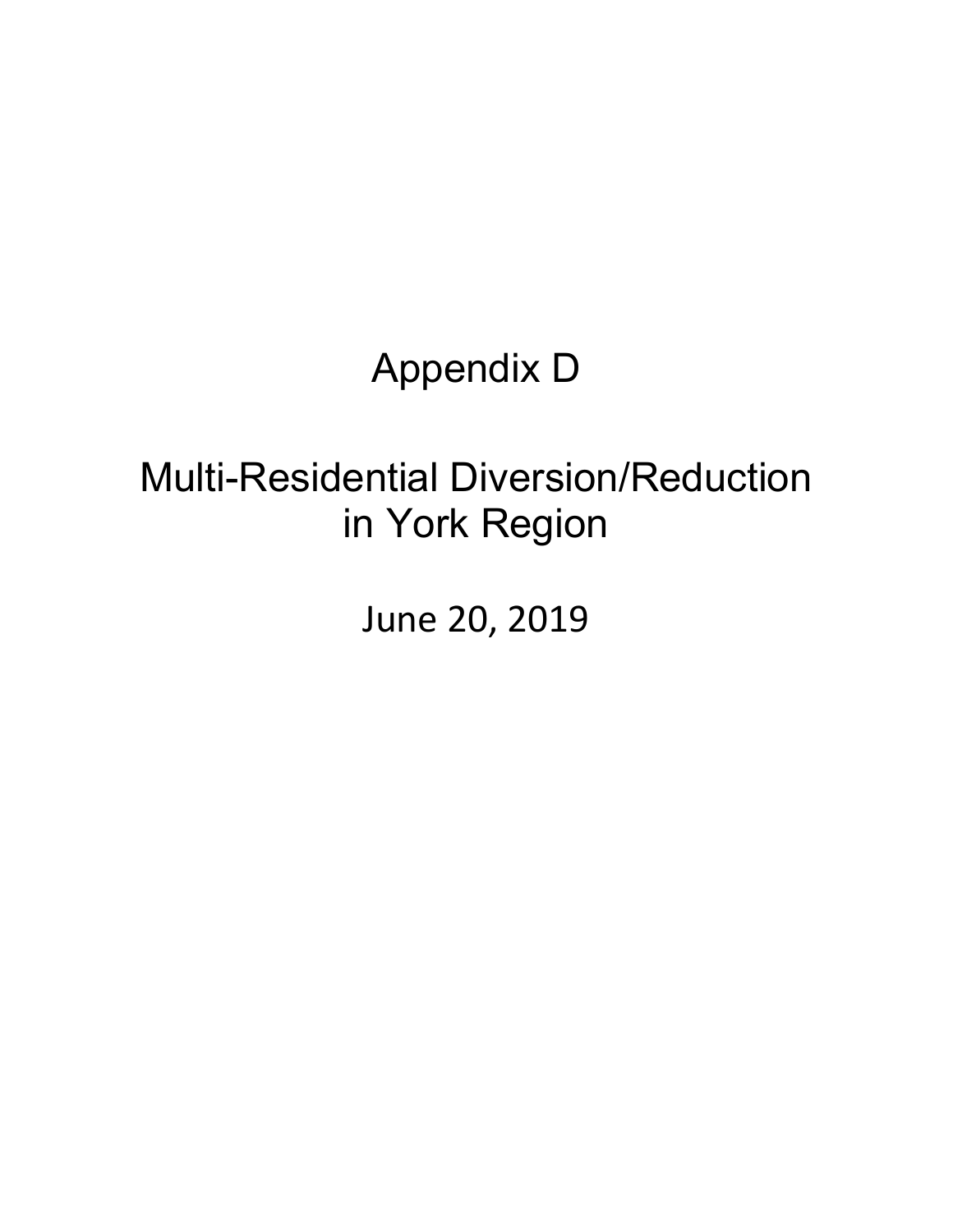## **Background**

In 2013, York Region (the Region) and its nine local municipal partners developed and approved the Integrated Waste Management Master Plan (SM4RT Living Plan) to identify more than 60 initiatives for waste management in the Region over the next 25 to 40 years. As part of the SM4RT Living Plan, a Multi-Residential Waste Strategy was developed to address growing concerns related to low recycling and high contamination rates within multi-residential buildings. Waste management services are delivered to residents through a two-tier structure in York Region where local cities and towns manage curbside collection of waste, including collection at multi-residential buildings, and York Region is responsible for waste processing and disposal.

As the Region's communities welcome new growth over the next decades, the shift towards higher population density will continue. From 2011 to 2019, apartment units have increased by 50.3% to 18,990 units. While this growth represented the fastest growing dwelling type when compared to detached and semi-detached which increased by a combined total of 9.3% (9.0% for detached and 12.0% for semi-detached), the rate of growth has not transpired as originally forecasted in the SM4RT Living plan at 68.4% (27,206).

Higher density developments can make it more complicated to deliver waste collection services. Multi-residential buildings continue to pose challenges for municipalities due to a range of factors and building design features, such as limited in-home storage, inconvenient access to recycling bins, insufficient number of disposal containers, lack of waste program messaging and limited enforcement. Since 2013, York Region and its local municipal partners have undertaken various initiatives within multi-residential buildings to address these issues including:

- Testing the feasibility of in-unit countertop composters;
- Developing and implementing a multi-residential database for all local municipal partners to use;
- Conducting multi-residential waste audits;
- Facilitating swap tables/share rooms;
- Launching textile/WEEE collection pilots;
- Conducting RFID and volume-based assessments;
- Launching multi-residential food waste diversion program;
- Developing promotional and educational (P&E) materials;
- Create template of development standards for local municipalities.

In 2019, EcoCompass Inc. was retained by the Region to conduct a review of the initiatives undertaken since 2013 and identify best practices and new technologies to support the Region in continued implementation of the SM4RT Living Plan. This document summarizes the current issues/challenges affecting multi-residential buildings, and outlines recommended next steps for York Region and its local municipal partners. These recommendations are informed by initiatives and best practices observed in other jurisdictions.

## Current Issues

The Region has conducted waste audits in 2013, 2015, 2016 and 2017 to track the effectiveness of waste diversion programs in various multi-residential buildings. Waste audits conducted in 2017, included 25 multi-residential buildings from Aurora, Newmarket, Richmond Hill and Vaughan who responded to the Region's request for participants. These buildings offer either two or three stream collection services, had between 50-250 units each and various building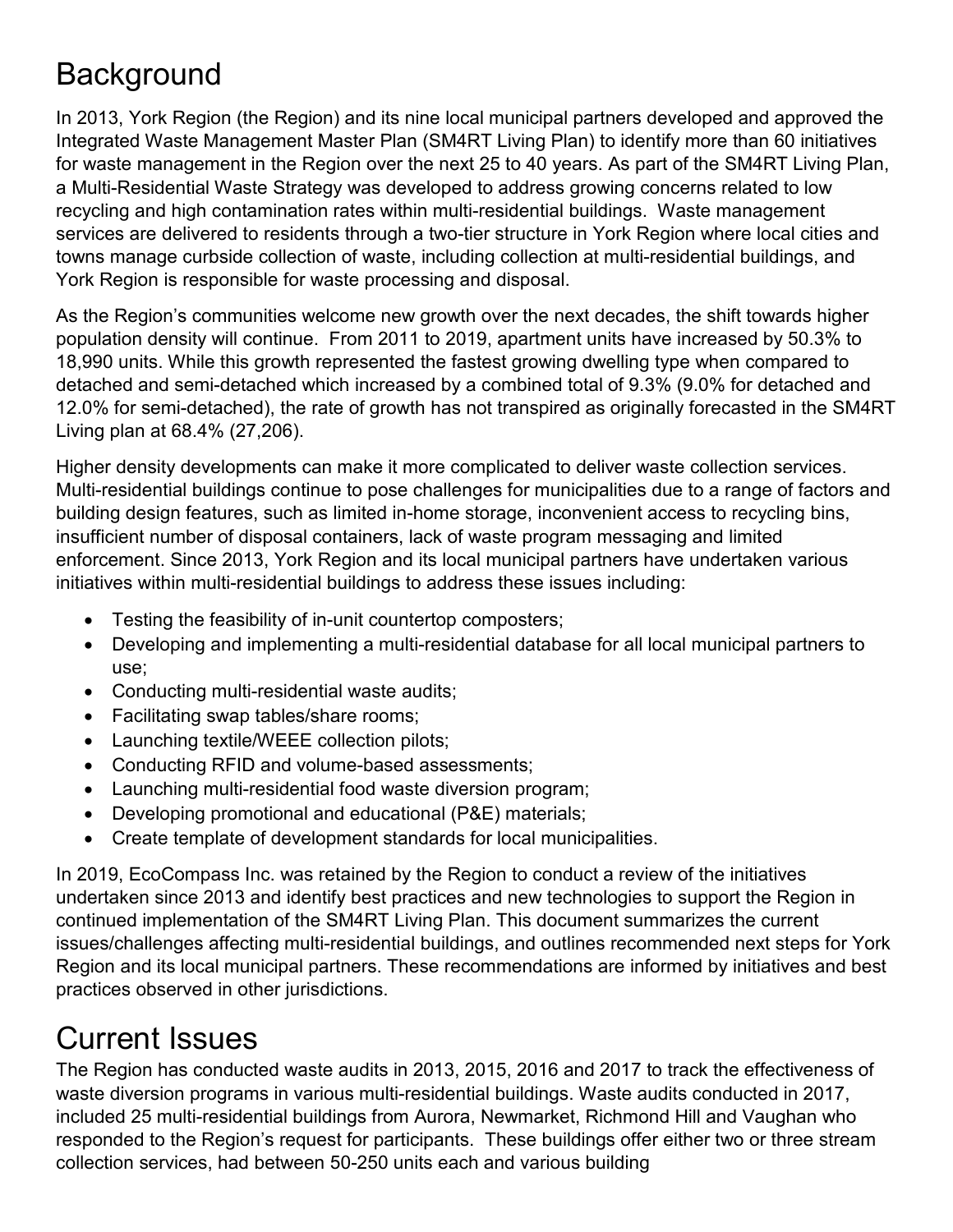design features for waste programs including chutes and tri-sorters accessible on each floor or garbage rooms/areas where residents would have to bring down their waste (See Table 1 for building characteristics).

| <b>Municipality</b> | ID<br>#        | # of<br>units | <b>Building</b><br><b>Type</b> | <b>Organics</b><br><b>Collection</b> | <b>Recycling</b><br><b>Collection</b>                                      | <b>Garbage Collection</b>                                              |
|---------------------|----------------|---------------|--------------------------------|--------------------------------------|----------------------------------------------------------------------------|------------------------------------------------------------------------|
| <b>Newmarket</b>    | 1              | 56            | Condo                          | N/A                                  | Walk down to<br>garbage room<br>14 Totes recycling<br>1 x 3 yard cardboard | Walk down to<br>garbage room<br>$2 \times 3$ yard                      |
|                     | $\overline{2}$ | 126           | Condo                          | N/A                                  | Walk down to garage<br>4 x 2 yard recycling<br>1 x 4 yard cardboard        | 2 Chutes<br>$2 \times 4$ yard<br>$2 \times 2$ yard                     |
|                     | 3              | 137           | Condo                          | N/A                                  | Walk down to<br>garbage room<br>13 Totes recycling                         | Chute<br>$2 \times 3$ yard                                             |
|                     | 4              | 131           | Condo                          | N/A                                  | Walk down to garage<br>14 Totes recycling<br>1 x 4 yard cardboard          | Chute<br>$3 \times 4$ yard                                             |
| <b>Aurora</b>       | 5              | 98            | Rental                         | N/A                                  | Walk down to<br>garbage room<br>13 Totes recycling                         | Walk down to<br>garbage room<br>$1 \times 2$ yard<br>$1 \times 4$ yard |
|                     | 6              | 153           | Condo                          | N/A                                  | <b>Chute</b><br>4 x 4 yard recycling                                       | Chute<br>$2 \times 4$ yard                                             |
|                     | $\overline{7}$ | 122           | Co-op                          | N/A                                  | Walk down to<br>garbage room<br>8 Totes recycling                          | Walk down to<br>garbage room<br>$2 \times 3$ yard                      |
|                     | 8              | 59            | Rental                         | N/A                                  | Walk down to<br>garbage room<br>8 Totes recycling<br>1 x 6 yard cardboard  | Walk down to<br>garbage room<br>$1 \times 6$ yard                      |
| Vaughan             | 9              | 30            | Rental                         | N/A                                  | Walk down to<br>garbage room<br>4 Totes recycling                          | Chute<br>$2 \times 3$ yard                                             |
|                     | 10             | 111           | Condo                          | N/A                                  | Walk down to<br>garbage room<br>15 Totes recycling                         | Chute<br>$5 \times 3$ yard                                             |
|                     | 11             | 259           | Condo                          | N/A                                  | Walk down to<br>garbage room<br>16 Totes recycling                         | Chute<br>6 x 3 yard                                                    |
|                     | 12             | 100           | Condo                          | N/A                                  | Walk down to<br>parking garage<br>8 Totes recycling                        | Chute<br>$3 \times 3$ yard                                             |
|                     | 13             | 23            | Rental                         | N/A                                  | Walk down to<br>parking area<br>4 Totes recycling                          | Walk down to<br>parking area<br>$1 \times 6$ yard                      |
|                     | 14             | 125           | Rental                         | N/A                                  | Walk down to<br>garbage room                                               | Walk down to<br>garbage room                                           |

| Table 1: Summary of 2017 Audited Buildings |  |
|--------------------------------------------|--|
|--------------------------------------------|--|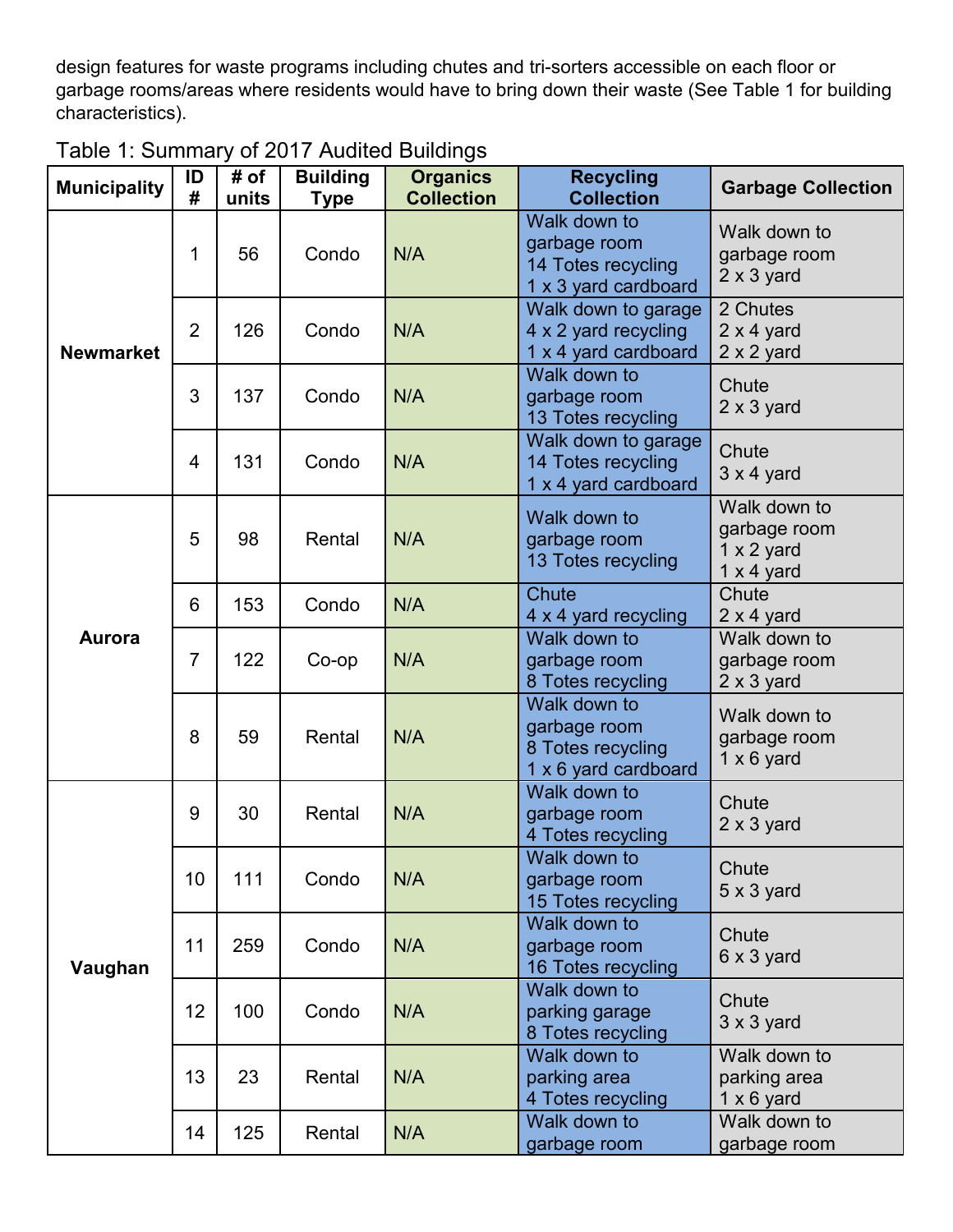| <b>Municipality</b>     | ID<br># | # of<br>units | <b>Building</b><br><b>Type</b> | <b>Organics</b><br><b>Collection</b>                   | <b>Recycling</b><br><b>Collection</b>                                   | <b>Garbage Collection</b>                                    |
|-------------------------|---------|---------------|--------------------------------|--------------------------------------------------------|-------------------------------------------------------------------------|--------------------------------------------------------------|
|                         |         |               |                                |                                                        | 4 Totes recycling                                                       | $4 \times 3$ yard                                            |
| <b>Richmond</b><br>Hill | 15      | 174           | Condo                          | Chute (Tri-<br>sorter)<br>$2 \times 2$ yard            | Chute (Tri-sorter)<br>$1 \times 4$ yard; $3 \times 3$ yard<br>recycling | Chute (Tri-sorter)<br>$3 \times 3$ yard                      |
|                         | 16      | 210           | Condo                          | Chute (Tri-<br>sorter)<br>$1 \times 2$ yard<br>7 Totes | Chute (Tri-sorter)<br>6 x 2 yard recycling                              | Chute (Tri-sorter)<br>$4 \times 3$ yard                      |
|                         | 17      | 140           | Condo                          | Chute (Tri-<br>sorter)<br>8 Totes                      | Chute (Tri-sorter)<br>1 $\times$ 4 yard; 3 $\times$ 3 yard<br>recycling | Chute (Tri-sorter)<br>$2 \times 4$ yard<br>$2 \times 3$ yard |
|                         | 18      | 260           | Condo                          | Chute (Tri-<br>sorter)<br>$2 \times 2$ yard            | Chute (Tri-sorter)<br>3 x 3 yard recycling                              | Chute (Tri-sorter)<br>$3 \times 3$ yard                      |
|                         | 19      | 156           | Condo                          | Chute<br>3 Totes                                       | <b>Chute</b><br>4 x 4 yard recycling<br>2 x 4 yard cardboard            | Chute<br>$5 \times 4$ yard                                   |
|                         | 20      | 198           | Condo                          | <b>Chute</b><br>7 Totes                                | <b>Chute</b><br>4 x 2 yard recycling                                    | Chute<br>3 x 3 yard                                          |
|                         | 21      | 142           | Rental                         | Walk down to<br>garbage<br>room<br>2 Totes             | Walk to garbage<br>room<br>3 x 3 yard recycling<br>2 x 4 yard cardboard | Chute<br>$1 \times 3$ yard                                   |
|                         | 22      | 104           | Rental                         | <b>Walk outside</b><br>4 Totes                         | <b>Chute</b><br>4 x 4 yard recycling<br>2 x 4 yard cardboard            | Chute<br>5 x 4 yard                                          |
|                         | 23      | 102           | Condo                          | Chute (Tri-<br>sorter)<br>3 Totes                      | Chute (Tri-sorter)<br>1 $\times$ 4 yard; 4 $\times$ 2 yard<br>recycling | Chute (Tri-sorter)<br>$2 \times 3$ yard                      |
|                         | 24      | 51            | Rental                         | N/A                                                    | Walk down outside<br>1 x 4 yard recycling                               | Walk down to outside<br>$1 \times 6$ yard                    |
|                         | 25      | 55            | Rental                         | N/A                                                    | Walk down outside<br>1 x 4 yard recycling                               | Walk down to outside<br>$1 \times 8$ yard                    |

Analyzing the data provides critical insight into the unique challenges within multi-residential buildings. Building attributes and collection methodology can influence recycling performance however, this is not the only variable. For example, in Figure 1 below, building #2 and #6 are similar as they both are condominiums, have chutes, and have over 100 units. While ownership and convenience (access to recycling through chutes on each floor) are often associated with higher capture rates, #2 demonstrates high capture, while building #6 is low capture.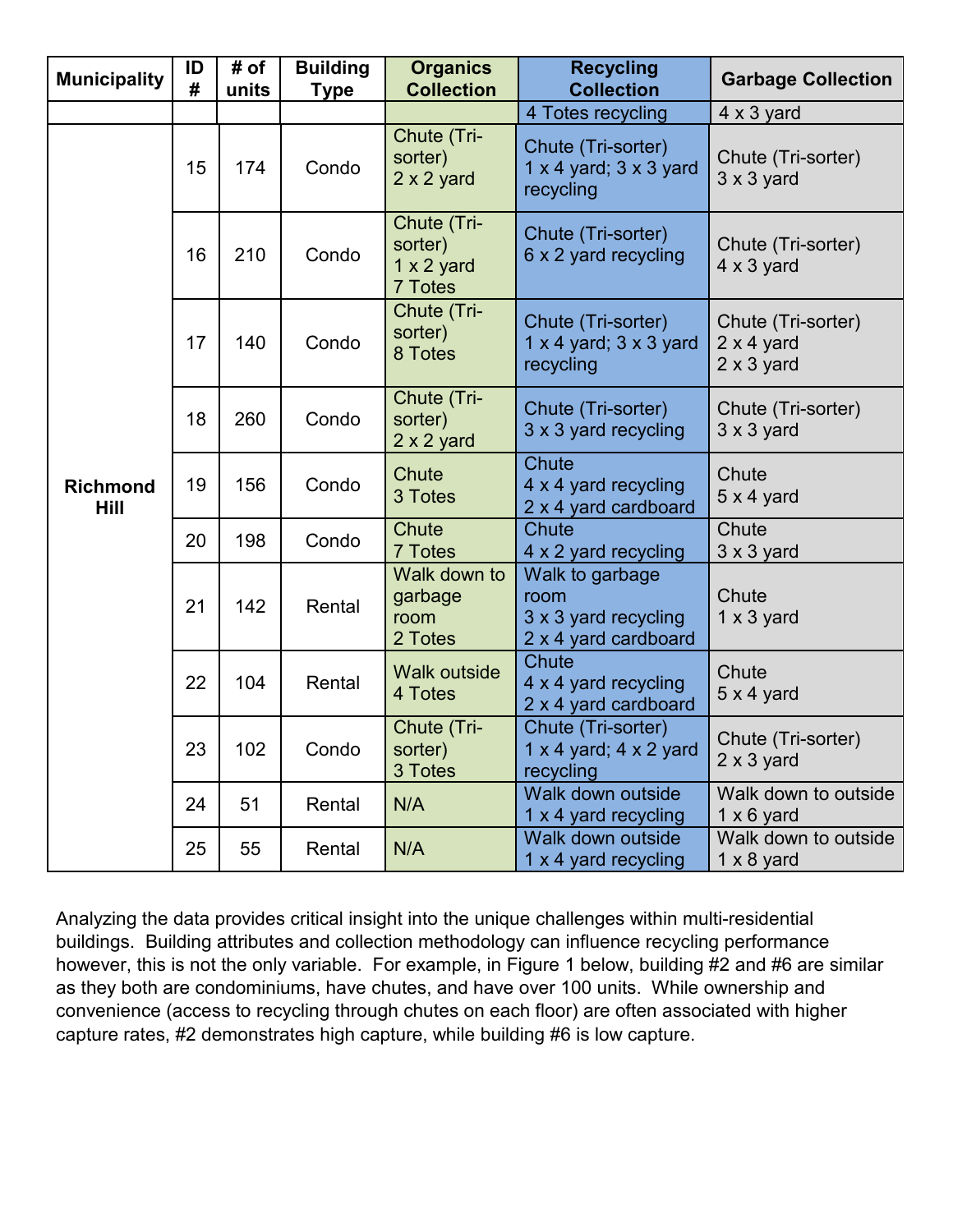

Figure 1: 2017 Multi-residential Audit results for Capture and Contamination Rates

Contamination and Capture rates are one aspect to be evaluated when considering recycling performance in a multi-residential building. Further analysis can help in evaluation performance through composition analysis of each waste stream. As shown in Figure 2, 80% of the total waste comprised of materials that could be diverted, 42% organics and 38% recyclables. Additionally, almost 75% of the recyclable materials consisted of fibres (Figure 3) which are typically easy to recycle and have an average recycling rate of 73% in Ontario $^{\rm 1}.$  $^{\rm 1}.$  $^{\rm 1}.$ 

Figure 2: 2017 Multi-Residential Audit Waste Composition

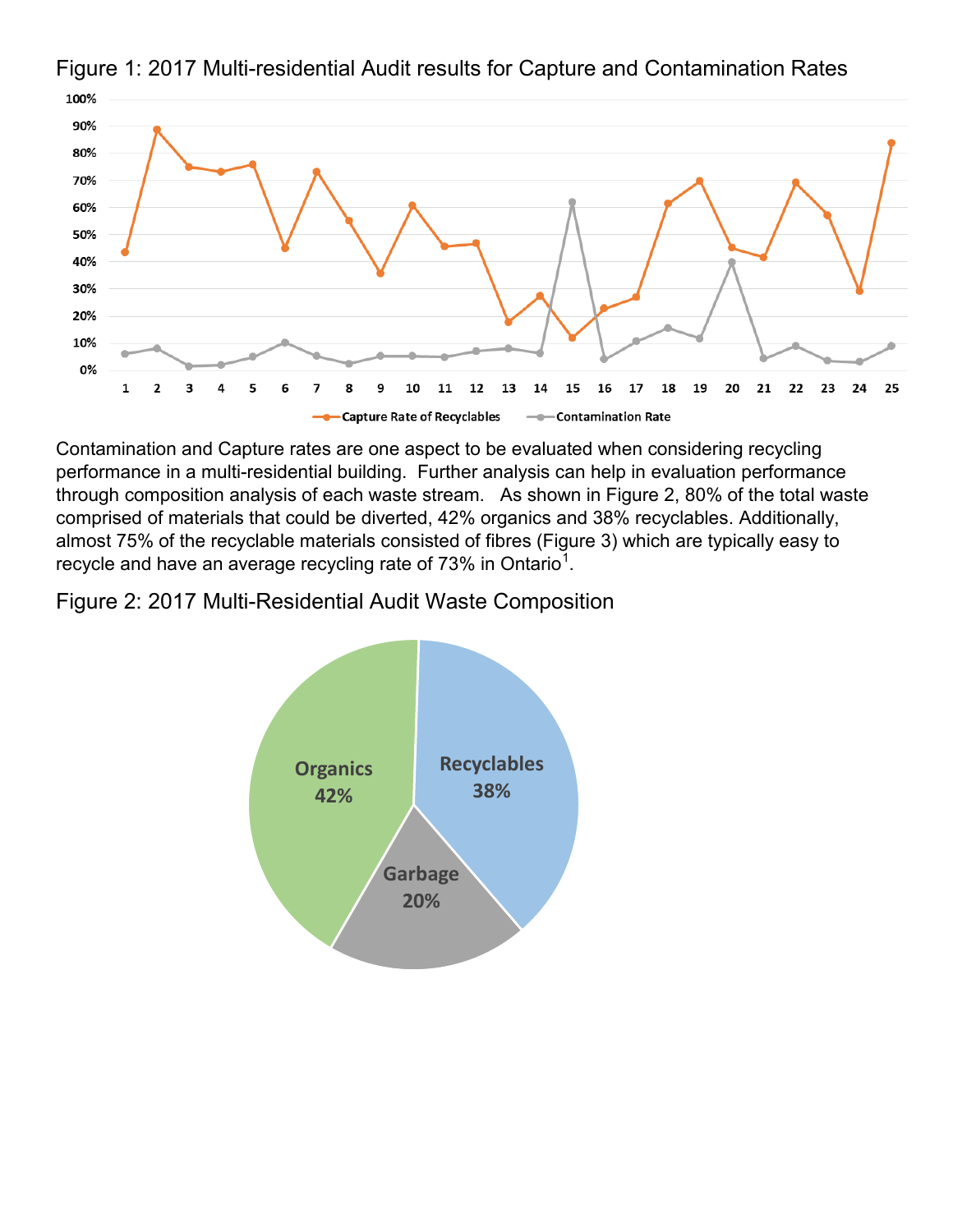

Results from the 2017 waste audit indicate variability amongst results when compared to building attributes. In addition to the earlier example of different capture rates in similar buildings (#2 & #6), performance also varied in #15 (low capture and high contamination) when compared to building #19 that demonstrated higher capture with lower contamination.

As the number of variables like building attributes, tenant ownership or rental, and demographics and make up can impact performance, analysis of all these variables to determine best approach to improve performance can be complicated. An additional approach to analyzing the data can be considered to help determine the best approach to improve performance. Figure 4 illustrates the variability in diversion and contamination rates among the 25 buildings.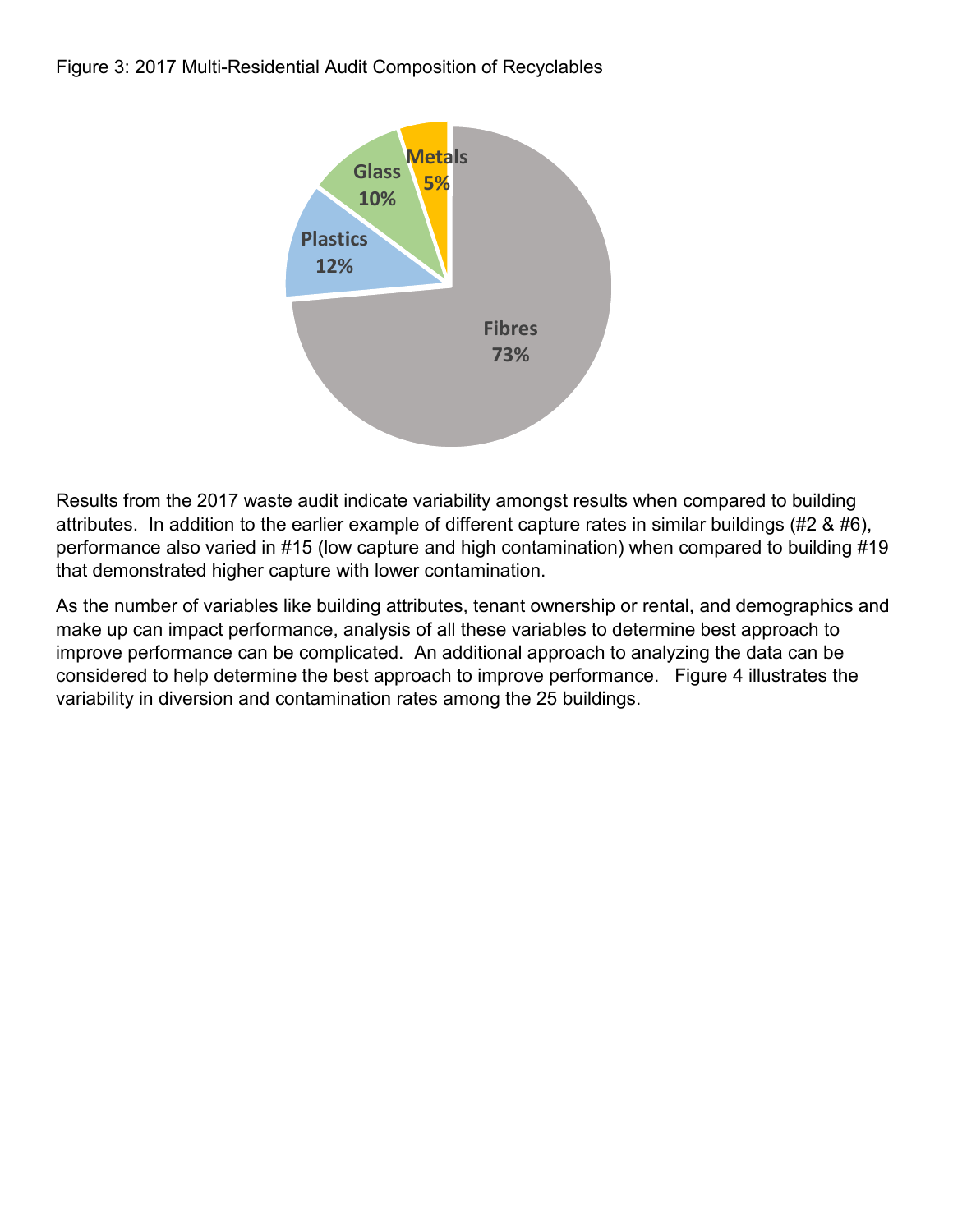### Figure 4: 2017 Blue Box Capture and Contamination Rates in 25 Multi-residential Buildings in York Region



**\* -** For illustrative purposes, buildings with significantly higher contamination rates within the blue box recycling stream (identified as red points) were set to the maximum of the graph. This was done to align with the following figure to highlight the issues and the support required for buildings that fall within each quadrant.

The following summarizes the different scenarios observed and provides insight into contributing factors related to resident behaviours and differences in building designs and access to programs. The goal is to achieve high capture and low contamination rates as indicated in the bottom right box.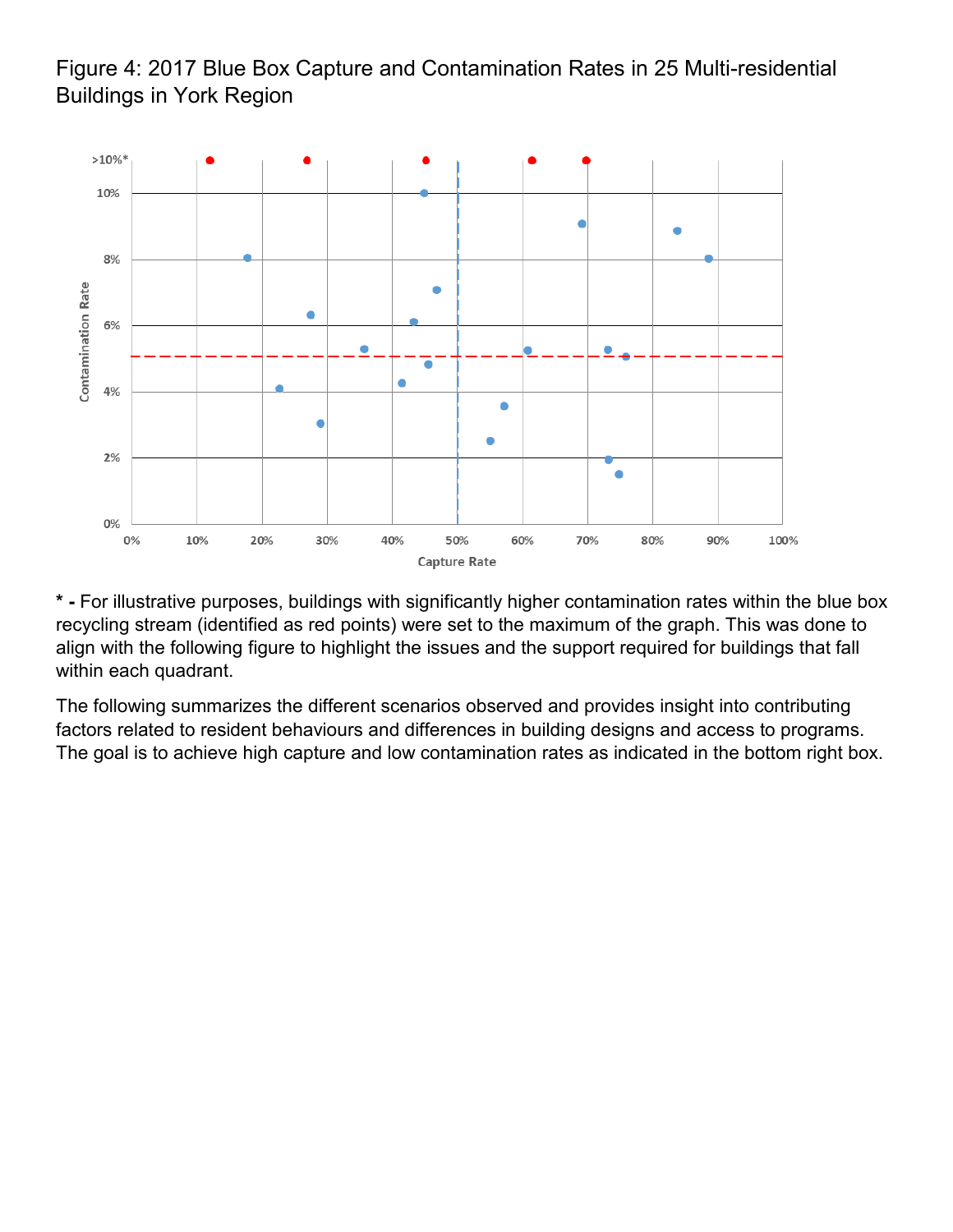#### **Low capture rates and high contamination rates**

- •**Description of Assumption:** Residents are not familiar or aware of the waste diversion programs available within the building.
- •**Possible Contributing Factors:**
- •Newer residents unfamiliar with waste diversion programs
- •Inconvenient access to recycling containers
- •Poor signage for garbage and recycling containers
- •Lack of P&E to identify what materials are recyclable

#### •**Support Needed:**

- •*Greater access to waste diversion bins (located with garbage containers, easy to open, etc.)*
- •*Improved signage for garbage and recycling containers*
- •*Targeted P&E to identify recyclable materials*
- •*Targeted P&E to address specific contaminant issues*
- •*Additional garbage and recycling containers on-site*

#### **High capture rates and high contamination rates**

- •**Description of Assumption:** Residents are eager to recycle but may be "wish-cycling"; the practice of placing materials within recycling bins wishing they will be recycled.
- •**Possible Contributing Factors:**
- •Insufficient capacity for garbage disposal on-site; garbage being placed in recycling containers when garbage containers are full
- •Incorrect signage on garbage and recycling containers
- •Confusion regarding what materials are recyclable •**Support Needed:**
- •*Targeted P&E to address specific contaminant issues*
- •*Additional garbage containers on-site to minimize contamination of recycling containers*
- •*Improved signage for garbage and recycling containers*

#### **Low capture rates and low contamination rates**

- •**Description of Assumption:** Residents who do recycle are recycling effectively; however, most of the residents do not recycle.
- •**Possible Contributing Factors:**
- •Newer residents unfamiliar with waste diversion programs
- •Inconvenient access to recycling containers
- •Lack of P&E to identify what materials are recyclable

#### •**Support Needed:**

- •*Improved signage for garbage and recycling containers* •*Greater access to waste diversion containers*
- •*Additional recycling containers on-site*
- •*Better engagement between new tennants and property managers*

#### **High capture rates and low contamination rates**

- •**Description of Assumption:** Ideal scenario for multi-residential buildings.
- •**Possible Contributing Factors:**
- •Appropriate P&E materials provided
- •Sufficient number of disposal and recycling containers
- •Convenient and consistent access to disposal and recycling streams
- •Engaged residents and property managers
- •**Support Needed:**
- •*Minimal support needed; continued P&E to maintain high recycling and low contamination rates*

### **Higher Capture**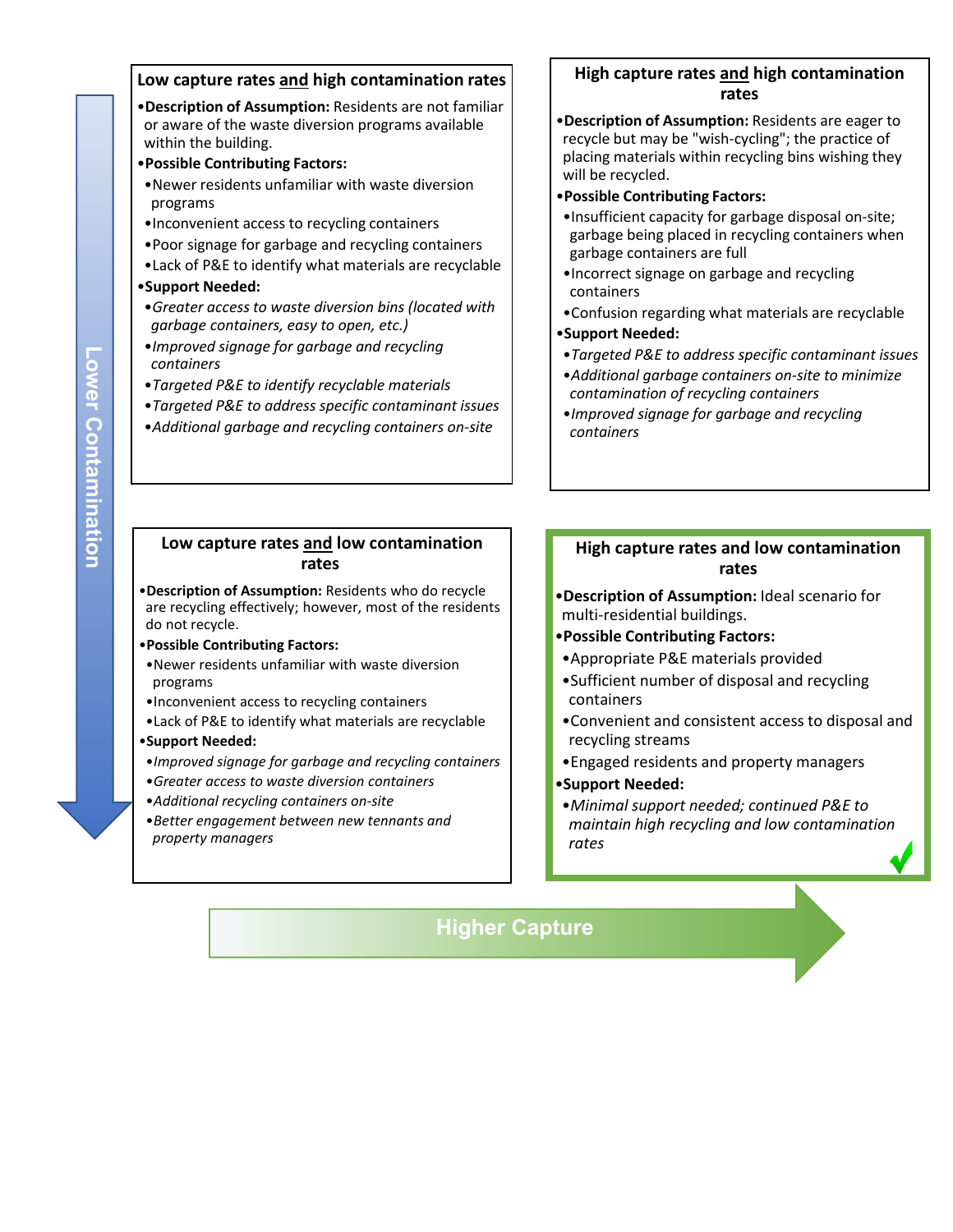Another interesting finding when looking more closely at the material-specific capture rates within these buildings, is that buildings with high capture rates are effective at capturing fibre materials such as corrugated cardboard (OCC), paper (e.g. newspaper, office paper, magazines, etc.) and boxboard. Given the rise in e-commerce, the diversion of OCC is critical for success of diversion programs within multi-residential buildings. However, as Figure 5 illustrates, the capture of OCC and other fibre materials varies significantly between buildings.



Figure 5: 2017 Fibre Capture Rates in 25 Multi-Residential Buildings in York Region

In summary, waste audit data reveals that diversion performance and the underlying factors that affect performance can vary widely from one multi-residential building to the next. Customized solutions are required to address structural and behavioural issues that impact waste diversion. For example, buildings with high capture rates for cardboard, paper and boxboard (i.e. tissue and cereal boxes) have chute systems and typically have high overall capture rates (>70%), as these three materials represent over 70% of the recyclable materials (see Figure 2). However, only nine buildings achieved capture rates for cardboard well over 80%, and of these, only four had capture rates for paper exceeding 80%. Of the nine buildings, seven had chutes to collection systems. The underperforming buildings, mostly collecting recyclables in totes, could improve capture of these materials by enhancing P&E aimed at paper materials (e.g. newspaper, office paper, etc.) and other high-volume materials if structural changes like adding chutes, are not practical.

Additionally, fourteen buildings had higher capture rates for paper than for cardboard. Eight of these buildings had capture rates well below 30% for cardboard. This is an unexpected trend as cardboard tends to have the highest capture rate of all recyclable materials in the province. Low capture rates of cardboard can be an indicator that residents are unable to break cardboard down to fit into recycling chutes or existing recycling containers. As online shopping continues to grow, the volume of cardboard is expected to increase. Therefore, to improve cardboard and the overall capture rates within these buildings, York Region and its local municipal partners could consider providing additional P&E, larger recycling bins, and/or dedicated bins exclusively for cardboard.

## Approach

Following the review of data collected by the Region, a review of best practices and initiatives in similar jurisdictions to the Region was conducted to inform next steps in improving diversion performance of multi-residential buildings within the Region. The initiatives identified were grouped into the following three categories: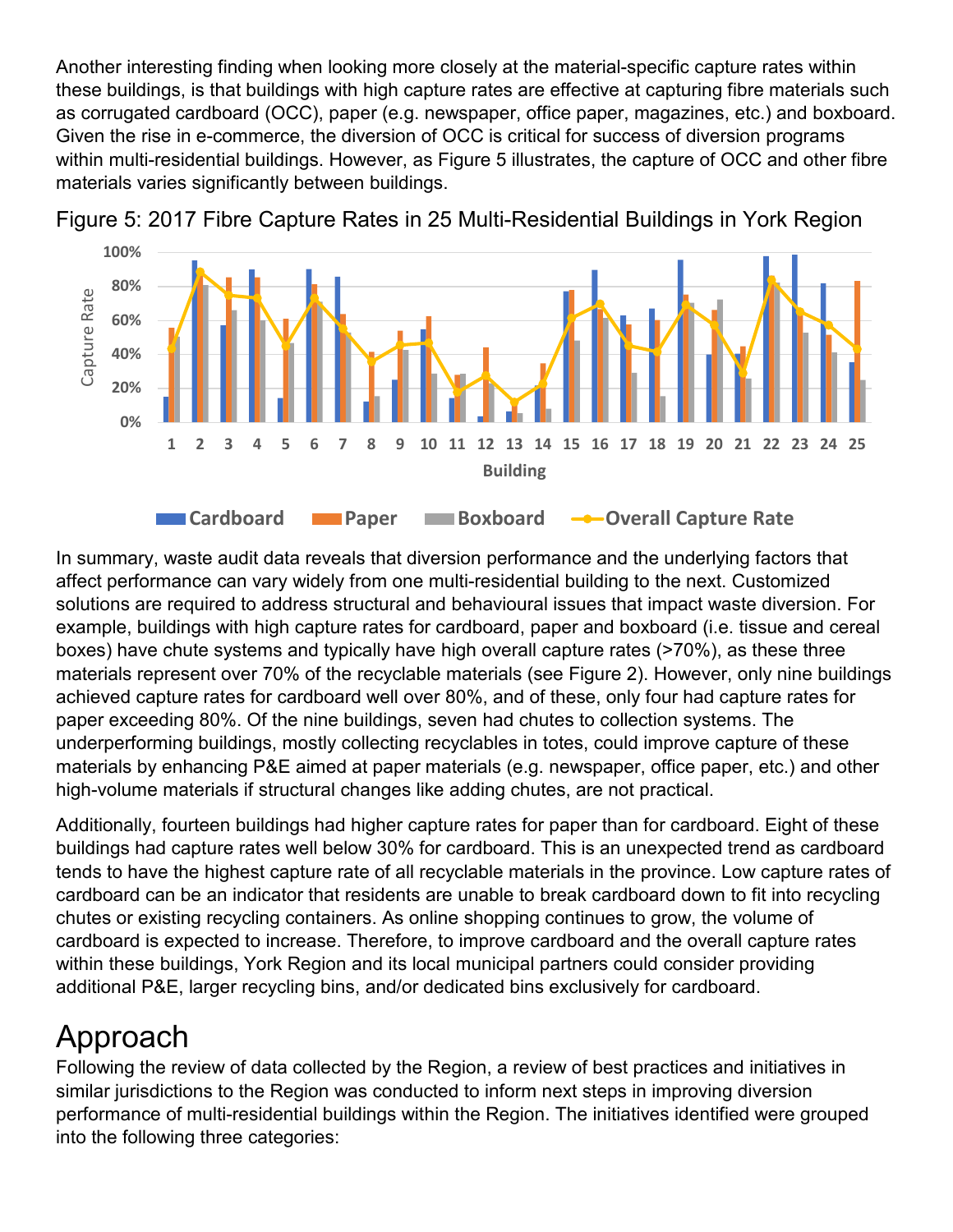- **Building on existing initiatives**: Initiatives already undertaken by the Region that can be refined to improve data tracking and performance.
- **Low cost and easy to implement initiatives:** Initiatives that have been implemented by other municipalities that have proven to be effective, low cost and can be easily implemented.
- **Long-term initiatives:** Initiatives that require significant investment and/or commitment to implement, such as new technologies or policies.

## Best Practices for Multi-Residential Waste Diversion

The following are best practices identified through a scan of available literature and research aimed at waste diversion within multi-residential buildings. These five best practices have already been identified within the SM4RT Living Plan and implemented at various multi-residential buildings.

- 1. Diversion programs must be as convenient as garbage collection;
- 2. Property owner/management must educate new residents about recycling/diversion programs;
- 3. Property owner/management must distribute recycling information annually to each resident;
- 4. Property owner/management must have available recycling educational information;
- 5. Adequate space must be provided for waste recycling/diversion containers;

The following best practices are not explicitly identified in the SM4RT Living Plan but have been identified by other jurisdictions as critical to success. Although not explicitly identified, York Region and its local municipalities have been providing these services and support to multi-residential buildings.

- 1. Provide in-unit recycling storage containers (bags or small boxes) for each household; and,
- 2. Provide training programs to building staff and owners on how to promote and operate diversion programs – supportive and engaged building superintendents and owners are key to the success of the program.

## **Initiatives**

After an in-depth review of best practices and initiatives implemented by other jurisdictions, the following initiatives have been selected as the most applicable to York Region. The first set of initiatives **(boxes with no shading)** look to build on initiatives already underway by York Region and its local municipalities**.** The second set of initiatives **(boxes with grey shading)** are low cost initiatives that have been implemented by York Region in the past as pilot programs or have been implemented by similar jurisdictions as York Region. Finally, the last set of initiatives represent longterm goals that will require a concerted effort and consultation with key stakeholders, and local staff to implement and enforce **(boxes with blue shading).** 

#### **1. Data Tracking (Weight Collected) from Multi-Residential Buildings**

**Description:** To address specific issues within multi-residential buildings, collection of more reliable and consistent data related to the amount of garbage, recycling and organics collected from each building is required. This will enable the Region and its local municipal partners to identify and isolate issues in specific buildings and provide appropriate support. This is a fundamental requirement to ensure success of multi-residential waste diversion programs.

**Opportunity:** Several of the local municipalities have recently awarded collection contracts requiring the deployment of RFID technology. Data tracked will provide insight into key performance indicators (KPIs) and allow for more focused efforts. KPIs tracked should include:

- Waste generated per building
- Waste generated per unit (calculated figure)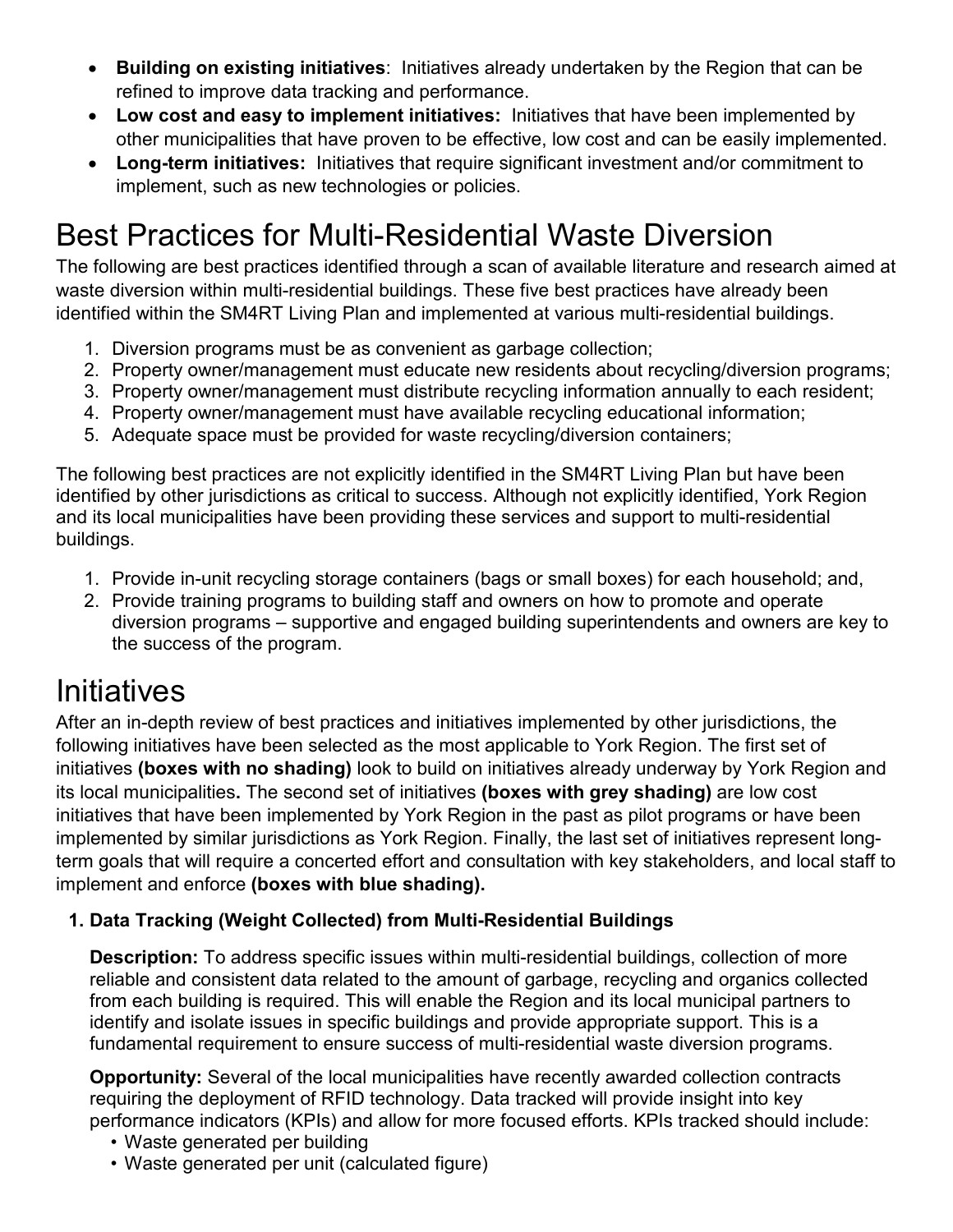• Overall diversion rate

York Region has already developed a Regional database tracking number of bins on site, frequency of collection, P&E materials, etc. related to multi-residential buildings. Integration of RFID weights collected from multi-residential buildings into the existing database should be explored and evaluated against other software solutions to determine the most effective technology.

#### **Recommended Next Steps:**

- Conduct analysis to determine KPIs for all buildings tracked.
- Consider mapping the locations of multi-residential buildings to track performance on a geographical basis. It will identify problematic areas or collection routes.
- Conduct site visits at buildings with high waste generated per unit.

### **2. Waste Audits**

**Description:** Waste audits provide insights into the composition of waste disposed and recycled by residents and allow the identification of specific materials that are contributing to lower recycling performance or contamination rates. This information can then be used to customize solutions (e.g. additional bins, targeted P&E, etc.) for individual buildings. Information gathered from waste audits in multi-residential buildings include:

- Material-specific generation rates
- Material-specific capture rates
- Common materials contaminating recycling stream.

**Opportunity:** The Region has conducted audits in 2013, 2015, 2016, and 2017 and is planning to conduct audits at 30 buildings in 2019. This information will allow the Region and its local municipal partners to customize and address specific issues within multi-residential buildings.

#### **Recommended Next Steps:**

- Consider adding or revising waste audit material categories to focus on problematic materials (e.g. cardboard size, black plastics, coffee cups, plastic bags, etc.).
- Consider including additional buildings within the audit. Selected buildings should vary by demographics, income, maturity of recycling program, waste diversion infrastructure (e.g. chutes vs. no chutes), etc. Number of buildings selected will be determined by available budget.
- Conduct detailed analysis to identify material-specific capture rates within buildings.

#### **3. Focused P&E Materials**

**Description:** Promotional and Educational (P&E) materials are a critical tool for helping residents, current and new, in understanding how to properly recycle and dispose of materials. Additionally, with rapidly changing demographics, shifts in packaging and the growth of ecommerce, it is often confusing and difficult for municipalities to identify the full range of materials that are accepted within recycling programs.

For buildings with low capture rates, P&E materials should focus on capturing high volume and easy-to-recycle materials such as cardboard, newspaper, plastic bottles, glass, etc. In buildings where capture rates are sufficiently high but are experiencing high contamination rates, P&E materials should focus on problematic materials or proper preparation of recyclables. This can include the proper breakdown of cardboard, emptying and rinsing containers, proper disposal of black plastics, etc.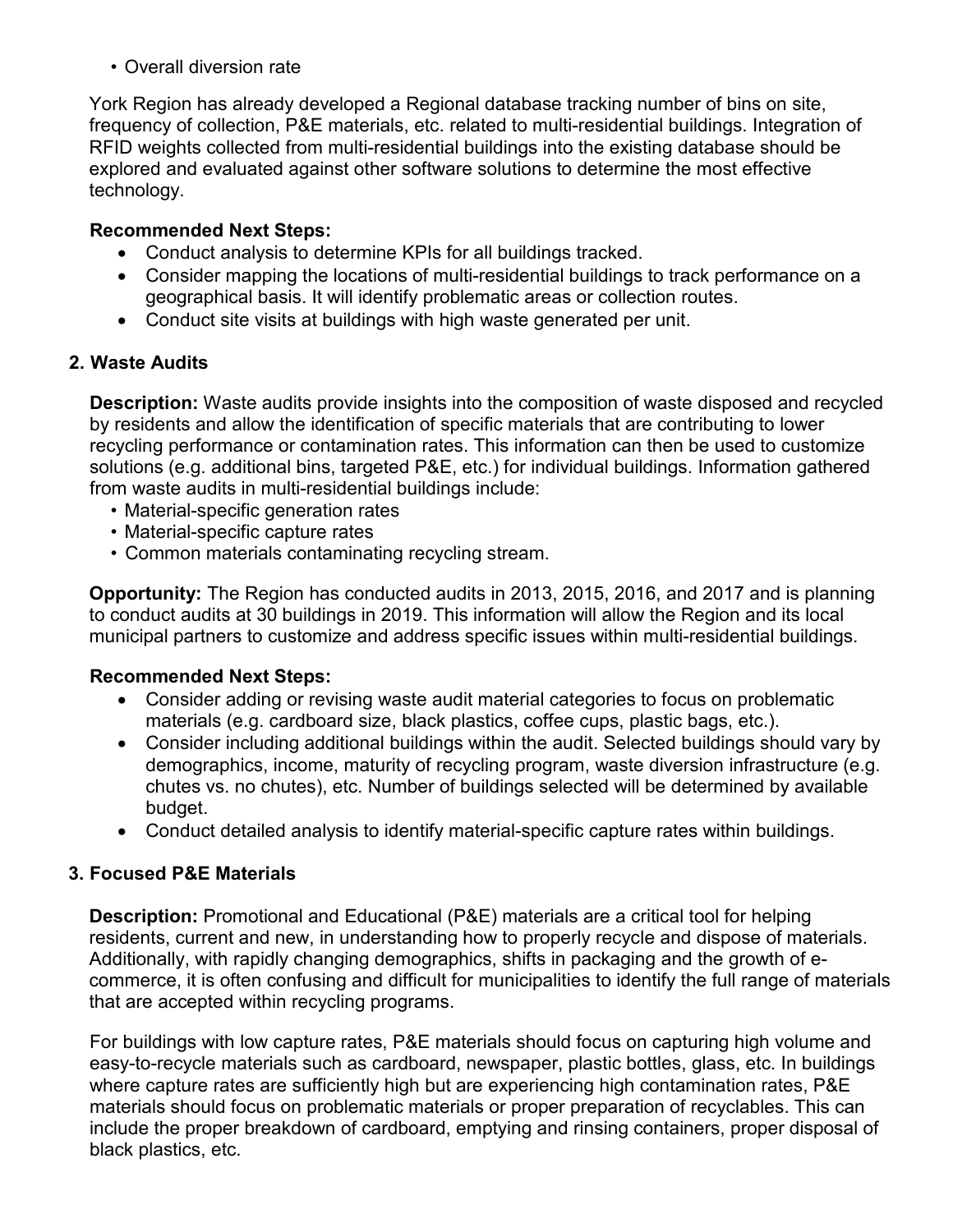Additionally, a recent study by Mckinsey<sup>[2](#page-16-1)[3](#page-16-2)</sup> found 70% of surveyed consumers are undertaking some form of online shopping. As consumers move away from traditional brick-and-mortar stores to online shopping, providing digital P&E materials will enable consumers to link environmental issues to their purchasing habits.

**Opportunity:** York Region and its local municipalities should coordinate resources and efforts to deliver updated P&E material that is consistent across the Region. P&E material should consist of large graphics that can easily communicate to residents what materials are accepted in the recycling program. Additionally, the P&E materials should be customized to address specific materials and focus on larger volume materials.

### **Recommended Next Steps:**

- Develop new P&E materials based on the results from the 2019 waste audits. P&E materials should be geared towards addressing large volume materials that have low capture rates (e.g. corrugated cardboard, newspapers, etc.), and large volume materials contaminating the recycling stream (e.g. organic materials, black plastics, toys, etc.).
- Consider delivering P&E materials through social media and other digital mediums. Social media via Instagram shares, Facebook groups, viral videos, etc. have demonstrated greater effectiveness of conveying messages to large audiences at a lower cost than traditional mediums, while also targeting specific audiences.

### **4. Coordinated Site Visits to Serviced Multi-Residential Buildings**

**Description:** Site visits are critical for gathering information related to bin placements and frequency, as well as assessing whether P&E materials are placed in appropriate locations. Currently, site visits are conducted by staff within the local municipalities which potentially result in inconsistent data tracking.

Ensuring coordinated site visits on a regular basis (annual visits at a minimum with random spot checks) with trained staff will also enable the Region and local municipalities to receive critical information on multi-residential issues on a timely basis. Addressing issues early on, such as ensuring appropriate signage, appropriate P&E, sufficient bins, greater access to recycling, etc. can prevent poor recycling habits from setting in.

**Opportunity:** York Region and local municipalities to work together to develop a new standard form for conducting site visits. Additionally, the Region could provide necessary resources/staffing to ensure staff conducting site visits have a common understanding on evaluating and tracking information for multi-residential buildings.

#### **Recommended Next Steps:**

- Develop guidelines for site visit staff to assess if number of bins is adequate and if P&E materials are placed in appropriate locations.
- Prepare standard template/form to be used by site visit staff.
- York Region and local municipalities to coordinate site visits at buildings with low capture rates, as determined through the tracking of weights collected or through multi-residential waste audits

#### **5. Online Tools**

**Description:** Online multi-residential recycling toolkits can provide interested property managers,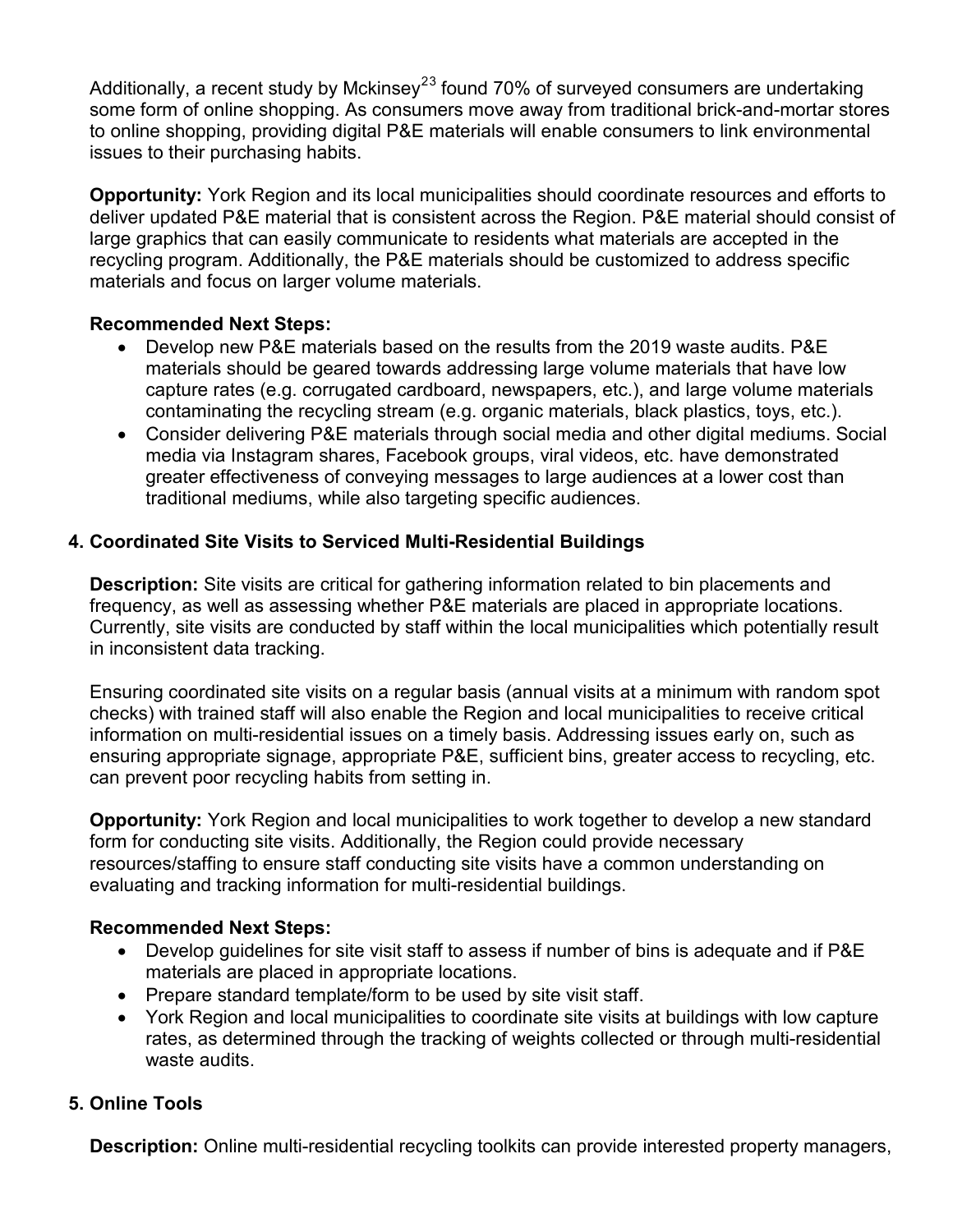superintendents and residents with relevant information to address multi-residential waste diversion issues. Given that the maturity of waste diversion programs varies between buildings, it is important that the toolkit provides guidance from how to establish waste diversion programs to optimizing existing waste diversion programs. Relevant information should include the number of bins needed, acceptable materials, contact numbers, and other relevant resources.

[Metro Vancouver](http://www.metrovancouver.org/services/solid-waste/apartments-condos/apartment-recycling-toolkit/Pages/default.aspx) is a prime example of an effective online toolkit as it provides users with dropoptions and questions to ensure users are directed to the appropriate links to receive the resources they need. It provides resources for buildings at different stages of program development; from those looking to start recycling programs to buildings with established programs in place.

**Opportunity:** York Region to expand existing [www.york.ca/condowaste](http://www.york.ca/condowaste) toolkit and consolidate resources as an online toolkit in partnership with local municipalities. The Region to ensure messaging and resources provided are consistent and consolidated in an easy-to-navigate website.

#### **Recommended Next Steps:**

- Review multi-residential recycling tools provided by local municipalities within the Region.
- Work with local municipalities to harmonize information and tools.
- Provide an accessible online toolkit on the Region's website that consolidates all multiresidential resources from each local municipal partner.

#### **6. In-Unit Reusable Totes**

**Description:** One of the challenges faced by residents living in multi-residential buildings is the limited storage space within their units. Providing residents with reusable totes or bins to store recyclables and other waste materials (organics) within their units can ensure effective diversion while also delivering direct P&E materials. Currently, property managers within the Region can order free reusable recycling totes from the Region's website; however, the uptake of this program has been slow.

Several municipalities including the City of Toronto, Peel Region, Durham Region, City of London and City of Winnipeg have undertaken pilot projects to deliver in-unit reusable totes to residents in multi-residential buildings. In 2016 – 2017, the Region conducted a similar pilot project delivering in-unit totes to a number of multi-residential buildings. Buildings that received the totes experienced an 11.4% increase in recycling capture rates.

**Opportunity:** York Region and its local municipal partners have provided reusable recycling totes to residents in multi-residential buildings. There is an opportunity to improve effectiveness of these totes by adding a standard complement of P&E materials that includes sorting guides to all multi-residential buildings, new and existing. Replacement totes of 10% per unit count should be allocated per year to account for resident turnover and replacing of damaged totes.

#### **Recommended Next Steps:**

- Conduct another pilot where in-unit totes are delivered to buildings that are part of the 2019 waste audit and have low capture rates.
- Consider providing in-unit totes to all multi-residential developments in the Region.

#### **7. Material Specific Collection**

**Description:** Starting new recycling programs in multi-residential buildings can often be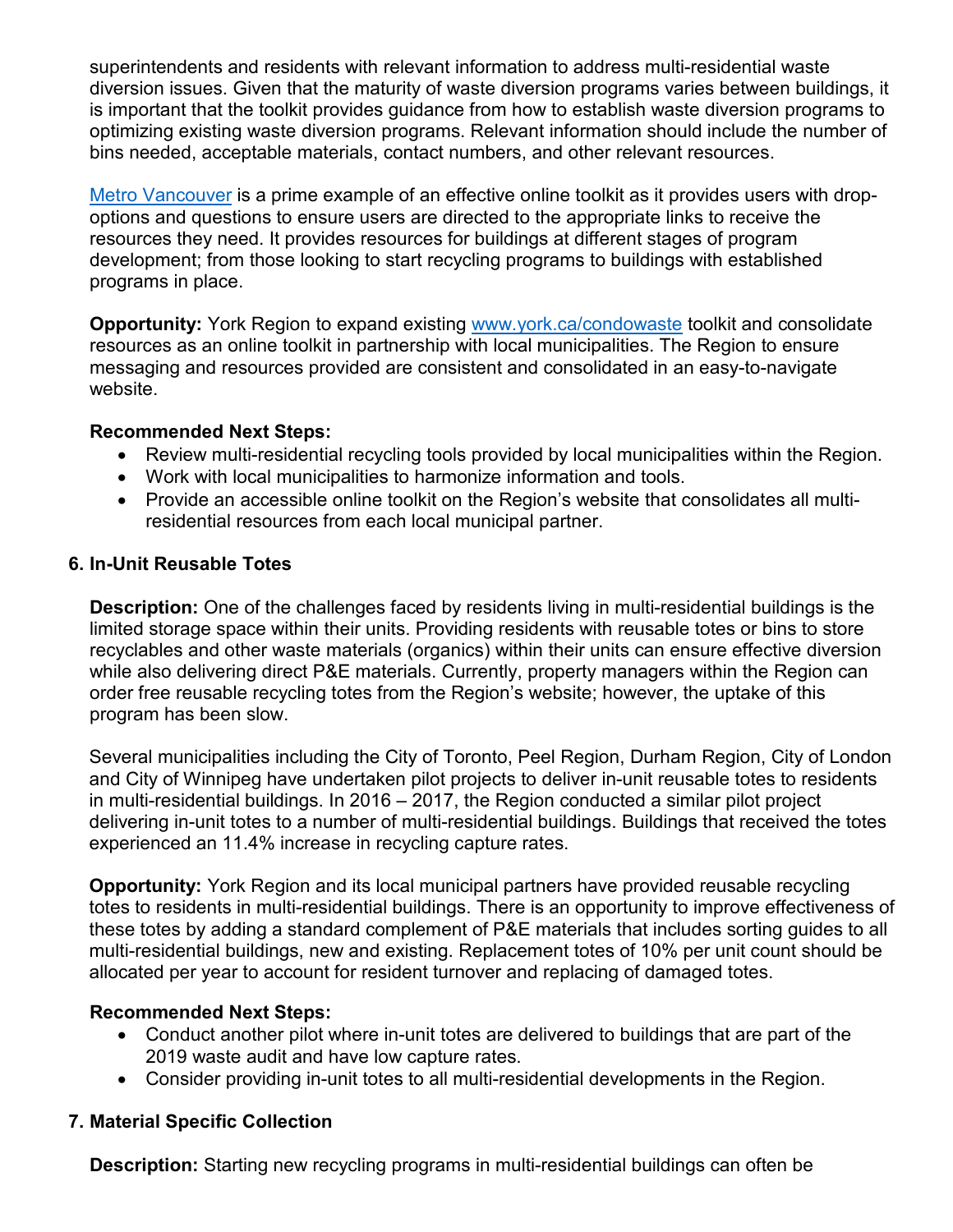challenging due to conflicting messaging around recyclable materials. In addition, many residents and property managers view recycling as a low priority resulting in low capture rates. To overcome this perception, several municipalities have shifted their focus to target specific materials in multi-residential buildings by providing bins that only collect one or a smaller range of materials (i.e. newspapers only, cardboard only, beverage containers only, etc.). This approach simplifies the messaging to residents and can encourage participation by demonstrating the ease of recycling.

The City of London conducted a pilot project where multi-residential buildings were provided with front-end containers for corrugated cardboard. Buildings that participated in the pilot project experience a doubling of their cardboard capture rate<sup>[4](#page-16-3)</sup>.

**Opportunity:** The 2017 York Region waste audits indicated that certain buildings had low capture rates (<50%) for high volume and easy-to-recycle materials. If 2019 multi-residential waste audits yield similar results, the Region should equip those buildings with material-specific containers.

#### **Recommended Next Steps:**

- Given that current end-markets for fibers such as cardboard and newsprint is limited with heavy restrictions on contamination, Region staff should determine if a dedicated and clean load of this material would be more successful to market.
- If a dedicated and clean load of fibers from multi-residential buildings can be marketed, work with Region waste operations staff to conduct a pilot at multi-residential buildings to target specific materials. The pilot should target high volume materials, such as cardboard, newspaper, plastic bottles, etc., as determined through waste audits.
- Consider facilitating a direct relationship between a cardboard buyer and multi-residential buildings.

#### **8. Public Competition & Challenges**

**Description:** Public competition and challenges provide an opportunity for property managers and residents to showcase their ideas and innovations on increasing diversion and recycling. It is typically a low-cost opportunity that increases public engagement. To ensure an effective competition and challenge, the Region will need to provide resources and support to buildings looking to participate. This includes a website for sharing information, toolkits and messaging for property managers and superintendents.

[City of Toronto](https://www.toronto.ca/services-payments/recycling-organics-garbage/apartments-condos-co-ops/mayors-towering-waste-challenge/) introduced the Mayor's Tower Waste Challenge, had 143 buildings register for the event representing 22,000+ units.

[City of Barrie](https://www.barrie.ca/Living/GarbageAndRecycling/Pages/Multi-Residential-Collection.aspx) provides diversion information publicly for condo buildings and highlights the top 10 buildings on their website.

**Opportunity:** York Region and its local municipalities should consider encouraging multiresidential buildings to participate in challenges related to waste diversion. These initiatives are an opportunity for the Region and its local municipal partners to receive direct feedback regarding specific challenges from multi-residential buildings.

#### **Recommended Next Steps:**

- Seek expressions of interest from multi-residential buildings to gauge appetite for public competition and/or challenges within the Region.
- Staff to investigate how other jurisdictions have designed and launched similar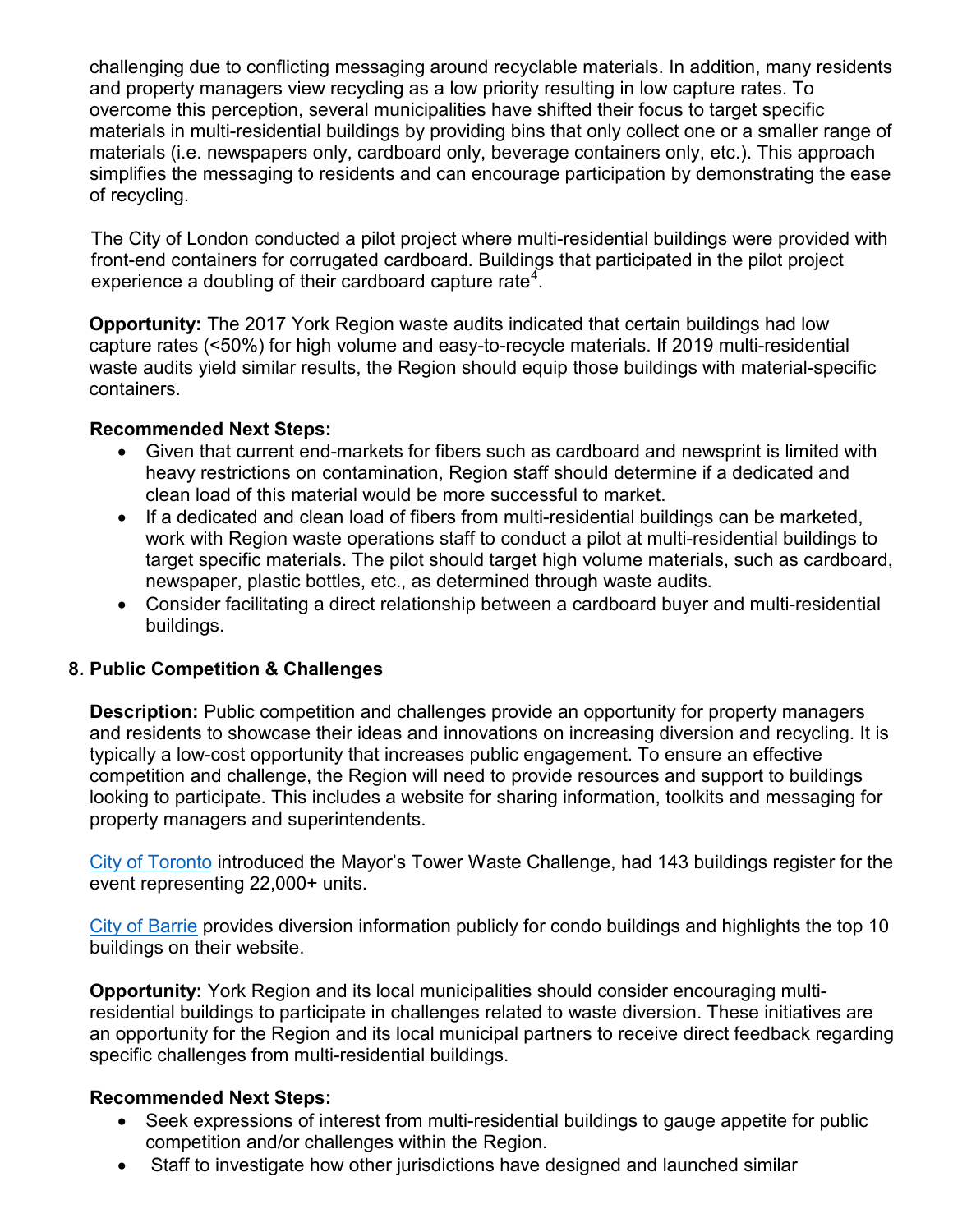campaigns, and success of campaigns

- Facilitate a working group amongst York Region and local municipal waste staff, along with multi-residential building stakeholders to tailor a campaign within the Region.
- Prepare package with supporting materials to be delivered to participating multi-residential buildings.

#### **9. Financial Incentives and Rebates**

**Description:** The use of financial incentives and rebates could increase engagement and participation by superintendents and property managers. While several municipalities provide some form of incentive to single-family and multi-family households through volume-based pricing, these often do not provide direct feedback to residents on their diversion habits. Once the bin size is selected, they no longer receive any direct feedback on disposal volumes or habits. Financial incentives and rebates are used in various other industries, most recently the cancelled Ontario's Save-On-Energy and Green Fund Ontario provided residents with tax rebates and incentives to undertake energy saving initiatives (i.e. conducting energy audits, installing programmable thermostats, sealing and replacing windows). Additionally, utility and telecommunication companies provide residents with monthly/bi-monthly usage reports that provide them a direct feedback for extra usage and/or comparisons to previous month's usage. A financial-based model for multi-residential buildings aimed at waste can also be developed using these principles, promoting waste reduction and increased recycling performance while providing more direct feedback to residents. Incentives should be based on recycling performance and waste diversion on a per unit basis to allow for equal opportunity across municipalities.

**Opportunity:** York Region to work with local municipalities to explore the development of incentives and rebates for waste diversion within multi-residential buildings. This initiative should be considered more as a research and development opportunity, as there are a limited number of examples of direct incentives or rebates provided to multi-residential buildings for waste. An incentive model can be built on providing buildings with a more direct link of costs associated with waste generation and diversion, similar to utility companies that provide residents information on water and electricity consumption. The primary objective of the model will be to incentivize waste reduction, measured on a kg/unit basis. Incentives should be high enough to encourage reduction, without compromising the delivery or quality of services (i.e. should be careful not to encourage increased contamination in recycling containers).

#### **Recommended Next Steps:**

- Conduct detailed analysis to determine current financial impacts resulting from low capture rates and high contamination rates.
- Develop a draft financial incentive model and solicit feedback from local municipalities. **NOTE:** A financial incentive model can only be implemented if reliable data on the weight collected and number of pick-ups is tracked for each multi-residential building. Periodic waste audits will be required to identify composition of the waste stream to ensure low contamination rates.

#### **10.Bylaw and Enforcement**

**Description:** One of the biggest challenges to effective waste diversion in multi-residential buildings is inconvenient access to waste diversion programs compared to waste disposal. This is often due to building designs that focused on garbage disposal, rather than all waste streams. To address this issue, several municipalities including [Toronto,](https://www.toronto.ca/wp-content/uploads/2017/11/9914-Requirements-for-developments-and-redevelopments.pdf) [Ottawa,](http://ottawa.ca/calendar/ottawa/citycouncil/pec/2012/11-13/Solid%20Waste%20Collection%20Guidelines%20-%20Doc%201.pdf) [Peel Region,](http://www.peelregion.ca/pw/standards/design/waste-collection-design-manual-2016.pdf) and [Hamilton](https://d3fpllf1m7bbt3.cloudfront.net/sites/default/files/media/browser/2014-12-19/site-plan-guidelines-appendix21-collection-design-guidelines.pdf) have provided design guidelines and standards for developers and owners of new buildings and redevelopments. The guidelines and standards outline minimum requirements for waste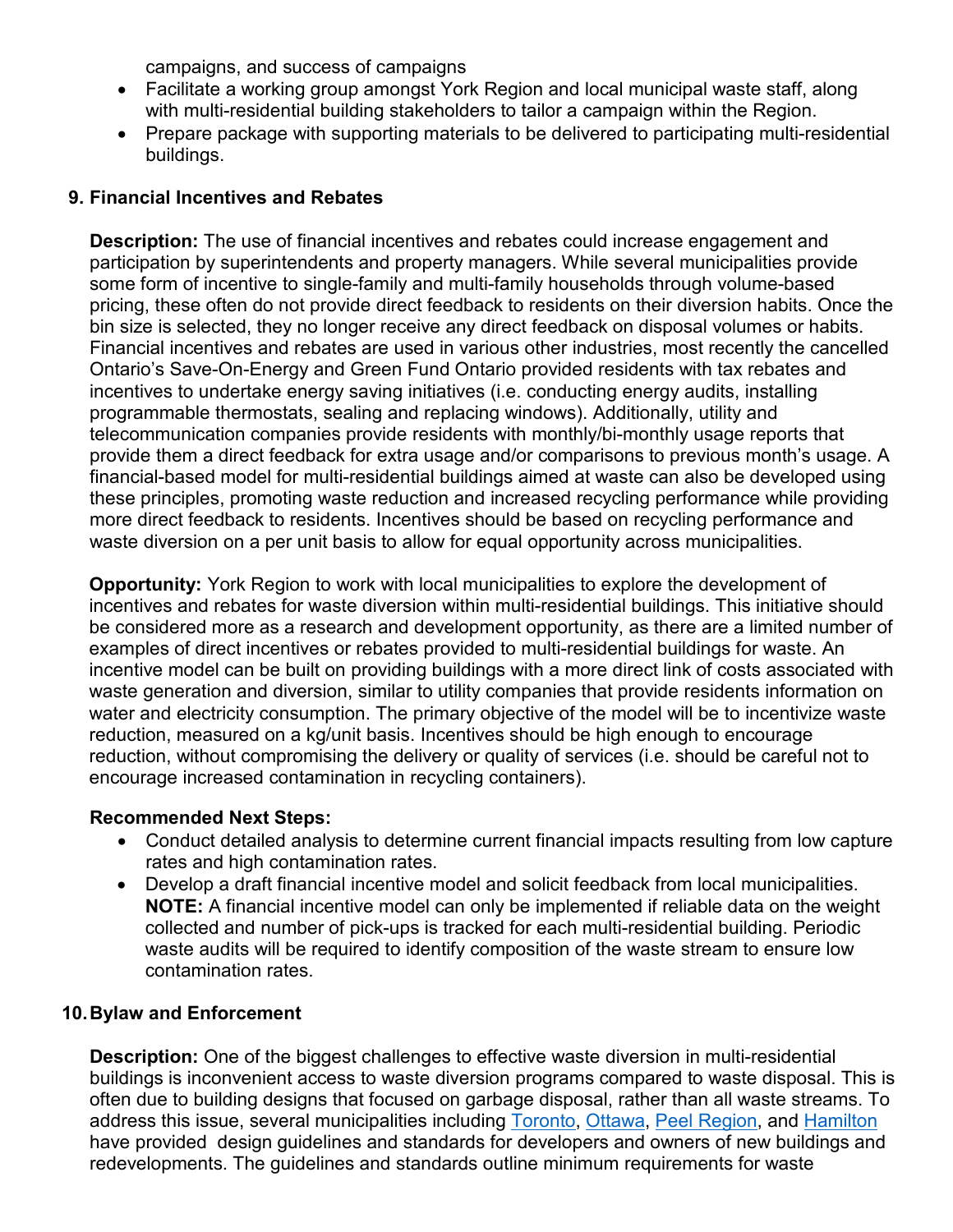management, and are part of the approval process or requirement to receive municipal collection services. Requirements for waste management include:

- Number and size of bins based on number of units
- Size of disposal room area to accommodate all waste streams
- Use of compactor bins
- Loading facilities
- Access routes

Also, introducing bylaws that mandate multi-residential buildings to provide recycling and/or other waste diversion programs, regardless if the buildings are serviced by the municipality, can greatly enhance diversion. It can also provide the tools required by the Region and its local municipal partners to enforce and fine non-compliant or poor performing buildings.

Another policy tool to drive participation in diversion programs is disposal bans. Disposal bans are placed on materials that can be diverted from garbage through available diversion programs (e.g. recyclable materials, organic waste, etc.) and seek to prevent collectors from delivering these materials to landfill or other disposal sites. This forces the collector to work with multiresidential buildings to ensure they have effective diversion programs. It also provides for easier enforcement, as enforcement is done at the disposal site rather than at individual buildings.

[City of Barrie \(2017\),](https://www.barrie.ca/City%20Hall/ByLaws/BylawDocs/Waste%20Management%20By-law%202016-108.pdf?@FileDirRef=City%20Hall/ByLaws/BylawDocs) [Niagara Region,](https://www.niagararegion.ca/waste/containers/apartments.aspx) [City of Calgary \(2016 and 2017\),](https://www.calgary.ca/UEP/WRS/Pages/Recycling-information/Residential-services/Multifamily-recycling/Multifamily-Recycling-Requirements.aspx?redirect=/multifamilyrecycling) [City of Regina \(2015\)](https://www.regina.ca/home-property/recycling-garbage/recycling/#outline-waste-management-plan-for-multi-family-properties) and [Metro Vancouver](http://www.metrovancouver.org/services/solid-waste/SolidWastePublications/ODB-DisposalBansLetter.pdf) are a few examples of communities that have bylaws for multi-residential buildings and/or disposal bans.

**Opportunity:** York Region and its local municipal partners to develop consistent design standards for new developments and redevelopments. Providing these standards will enable developers to appropriately design and construct buildings to provide convenient access to waste diversion programs right from the on-set. Additionally, developing bylaws with enforcement capabilities will enable York Region and its local municipal partners to ensure compliance by not only new multi-residential buildings, but also existing buildings. Bylaws should outline the authority for enforcement officers to inspect buildings and provide the level of fines for noncompliance.

#### **Recommended Next Steps:**

- Conduct detailed analysis on effectiveness of design standards for waste management to ensure convenient an<sup>[5](#page-16-4)</sup>d consistent access to waste diversion programs.
- Consult with key stakeholder across York Region to present minimum design standard requirements for multi-residential buildings.
- Prepare draft bylaws modeled after other municipalities that outlines requirements for multi-residential owners and property manager, including fines and penalties for noncompliance.

## Other Multi-Residential Technologies and Programs

- **Train the trainer**
	- **Description:** Develop workshops aimed at training superintendents, property managers and interested residents to effectively operate, communicate and promote diversion programs within their respective buildings. The key objective is to develop waste diversion champions within multi-residential buildings.